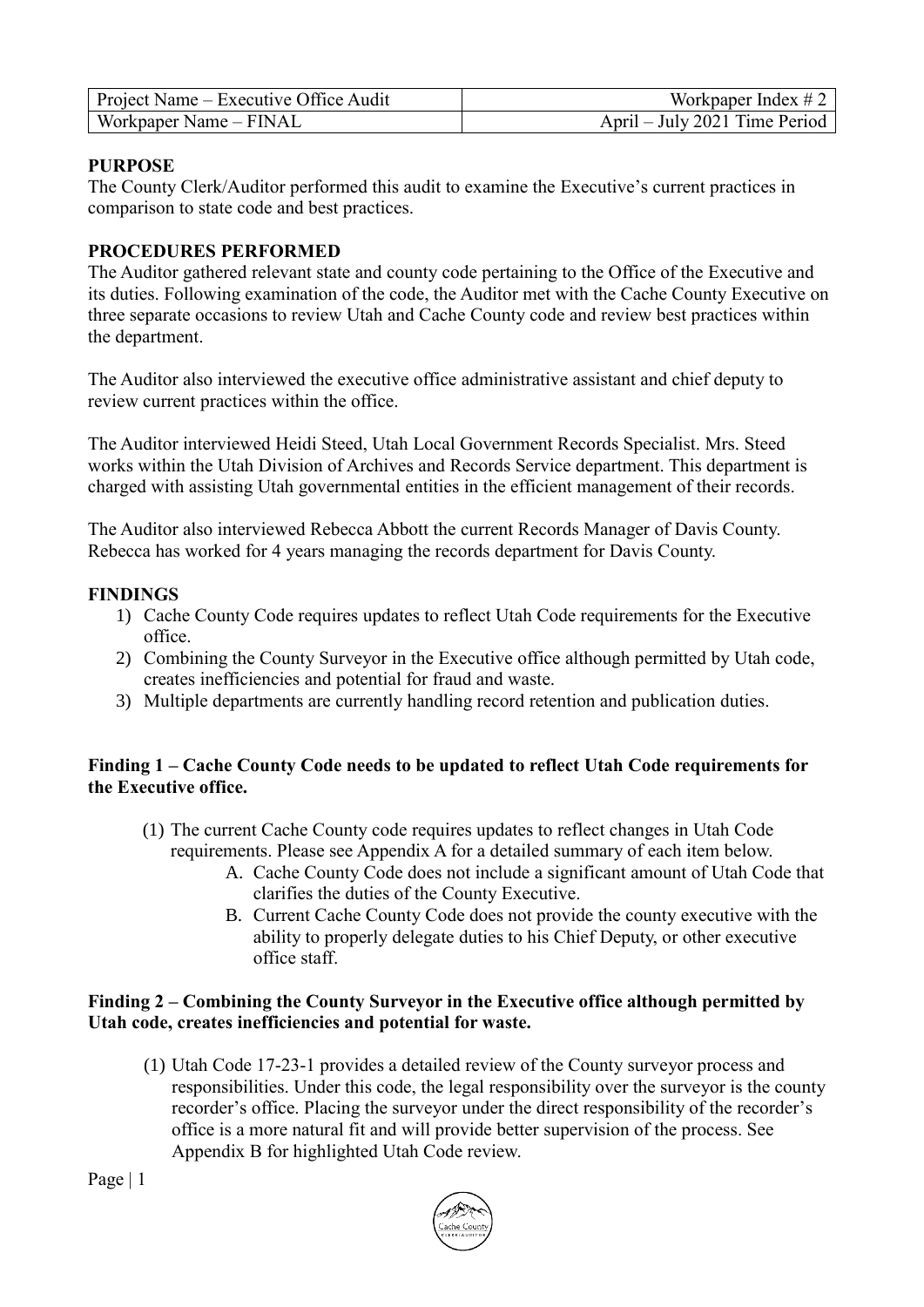### **Finding 3 -- Multiple departments are currently handling record retention and publication duties.**

(1) Under Utah Code, a records officer must be established in the County to oversee the record publication, retention and maintenance process. Currently the Executive office secretary prepares agendas, minutes, publishes minutes for the majority of the meetings that take place in the county. Having a centralized record keeping process will help eliminate mistakes and help the Executive office staff focus on their specific department duties. See Appendix C for more detailed explanation.

# **RECOMMENDATIONS<sup>1</sup>**

1

- **1)** Update Cache County Code.
- **2)** Move the surveyor from the Executive's office to the Recorder's office.
- **3)** Create a records officer position with the clerk/auditor's office to manage complete record process. Look into software to help centralize process and records. This will streamline processes for record retention, publication, etc. within the county.

Page | 2 <sup>1</sup> Draft adjusts recommendation to change the title of the County Executive to County Mayor from a Finding to an Observation. See Appendix D for more information. Revised 8/24/2021.

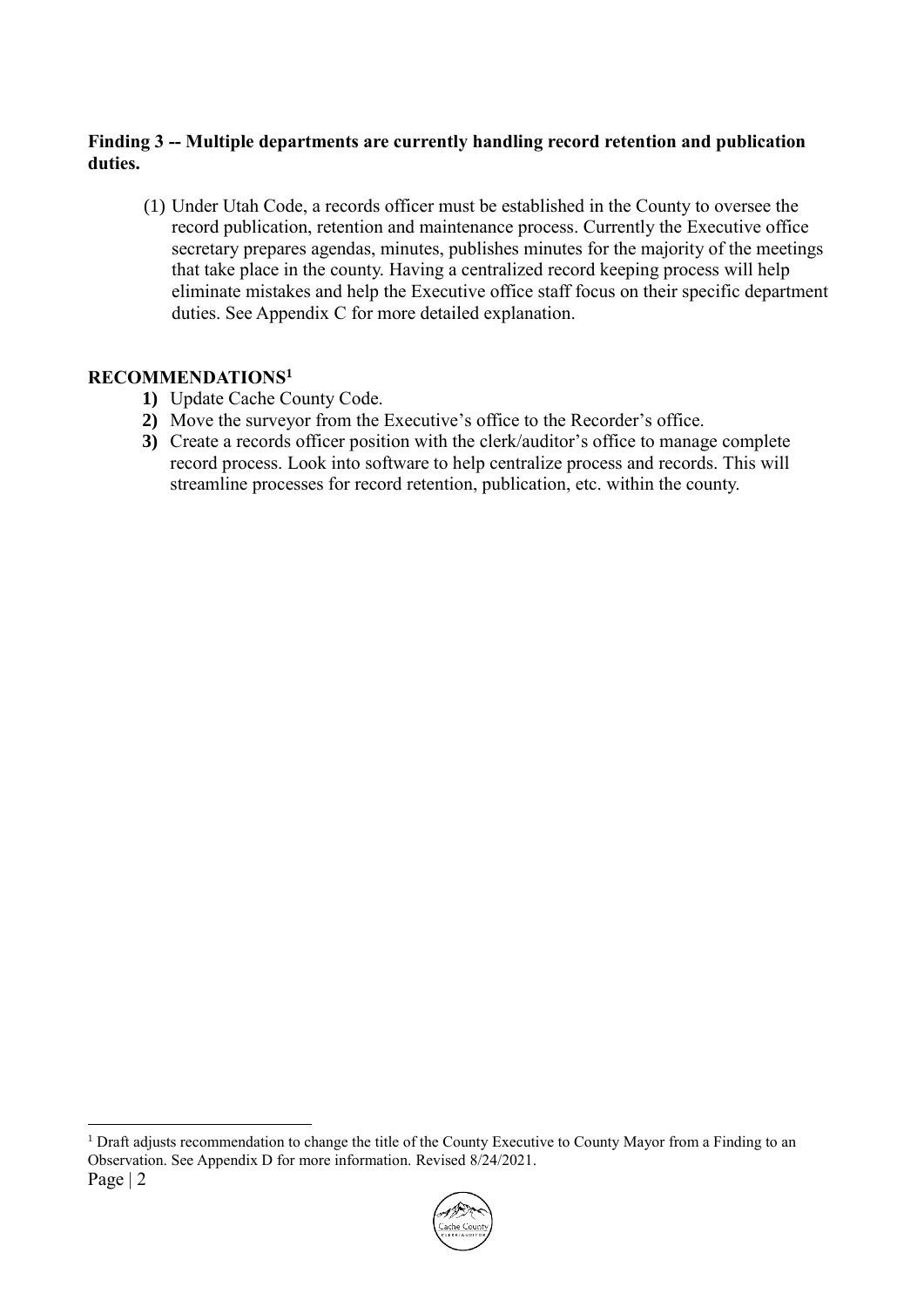# **Appendix A**

### **Finding 1 – Cache County Code needs to be updated to reflect Utah Code requirements for the Executive office.**

A. Cache County Code does not include a significant amount of Utah Code that clarifies the duties of the County Executive.

The following outlines areas of Utah Code related to the Executive Office that are not part of Cache County code. This code could be added to Cache County code if needed for specific areas of clarification of duties or included by reference to Utah Code.

- 1. Addition of missing Executive duties as outlined by Utah Code 17-53-302, which include: Review, negotiate, approve, and execute contracts for the county, unless otherwise provided by statute; perform all other functions and duties required of the executive by state law, county ordinance, and the optional plan of county government; and sign on behalf of the county all deeds that convey property.
- 2. An additional list of Cache County executive office code updates was provided to the Executive office for review.
- B. Current Cache County Code does not provide the county executive with the ability to properly delegate duties to his Chief Deputy, or other executive office staff.

Example proposed language to help address issue:

The County executive shall appoint at least one chief deputy to perform the duties as delegated by the County executive, and to perform the duties of the county executive in his/her absence or disability. The county executive may delegate the oversight, supervision and management of any executive branch activities, functions, agencies, divisions, departments or offices to a deputy mayor, or other executive branch staff.

# **Appendix B**

# **Finding 2 – Combining the County Surveyor in the Executive office although permitted by Utah code, creates inefficiencies and potential for waste.**

# UTAH CODE

# County Surveyor

17-23-1. County surveyor to be elected -- Requirement to be licensed land surveyor -- Authority to contract with licensed land surveyor if no elected county surveyor -- County surveyor duties.

- $(1)$  (a) The office of the county surveyor in each county shall be filled by election and, except as provided in Subsection [\(1\)\(b\),](https://le.utah.gov/xcode/Title17/Chapter23/17-23-S1.html?v=C17-23-S1_1800010118000101#17-23-1(1)(b)) the county surveyor shall be a licensed professional land surveyor in the state.
	- (b) In a county where the office of county surveyor is consolidated with another elected office, all county surveying work shall be performed by a licensed professional land surveyor.

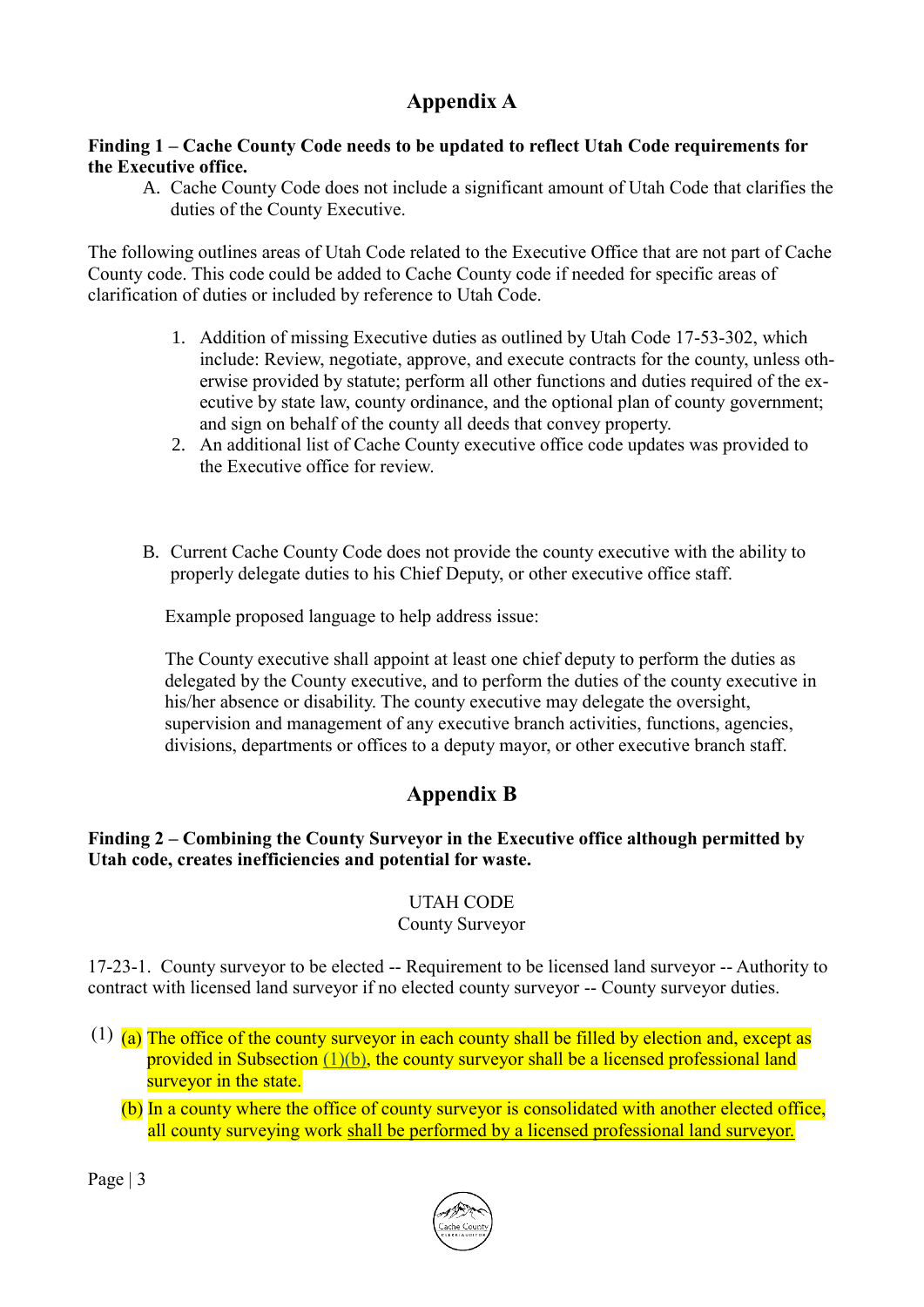- (c) In a county where there is no elected county surveyor:
	- (i) the county executive or legislative body may, consistent with Section [17-53-313,](https://le.utah.gov/xcode/Title17/Chapter53/17-53-S313.html?v=C17-53-S313_1800010118000101) contract with a licensed professional land surveyor to perform those duties;
	- (ii) all county survey work shall be done by a licensed land surveyor;
	- (iii) the county recorder shall assume and perform all statutory functions and duties of the county surveyor related to the retention and maintenance of survey records;
	- (iv) the recorder's office shall act as the county surveyor's office only for the purpose of accepting, retaining, and managing county survey records;
	- (v) the county shall furnish sufficient office space, furniture, stationery, and record books necessary for the county recorder's office to fulfill its functions and duties under Subsection  $(1)(c)(iv)$ ; and
	- (vi) for purposes of this chapter, "county surveyor" means:
		- (A) for purposes of the retention and management of county survey records, the county recorder; and
		- (B) except as provided in Subsection  $(1)(c)(vi)(A)$ , the licensed land surveyor under contract with the county to perform county surveyor duties.

#### **Code continued from section above…**

- (2) The county surveyor shall execute:
	- (a) all orders directed to the surveyor by any court; and
	- (b) all orders of survey required by the county executive or county legislative body.
- (3) (a) The surveyor of each county shall:
	- (i) advise the county executive and county legislative body regarding all surveying work;
	- (ii) perform or arrange for the performance of all surveying work for the county;
	- (iii) permanently keep at county government offices at the county seat a fair and accurate record of all surveys made, including legal descriptions and geographic coordinates, all surveys received pursuant to Section [17-23-17,](https://le.utah.gov/xcode/Title17/Chapter23/17-23-S17.html?v=C17-23-S17_2016051020160510) and all corner files received pursuant to Section [17-23-17.5;](https://le.utah.gov/xcode/Title17/Chapter23/17-23-S17.5.html?v=C17-23-S17.5_2015051220150512)
	- (iv) number progressively all surveys received and state by whom and for whom the surveys were made;
	- (v) deliver a copy of any survey to any person or court requiring the survey after the payment of the fee established by the county legislative body;
	- (vi) ensure that all surveys of legal subdivisions of sections are made according to the United States Manual of Surveying Instructions in effect at the time the survey is completed;
	- (vii) verify the correctness of or establish correct coordinates for all survey reference monuments set in place and shown on all subdivision maps and plats which have a spatial relationship with any section or quarter section corner; and
	- (viii) perform other duties required by law.
	- (b) In arranging for the performance of surveying work for the county under Subsection [\(3\)\(a\)\(ii\),](https://le.utah.gov/xcode/Title17/Chapter23/17-23-S1.html?v=C17-23-S1_1800010118000101#17-23-1(3)(a)(ii)) a surveyor may comply with Section [17-53-313.](https://le.utah.gov/xcode/Title17/Chapter53/17-53-S313.html?v=C17-53-S313_1800010118000101)

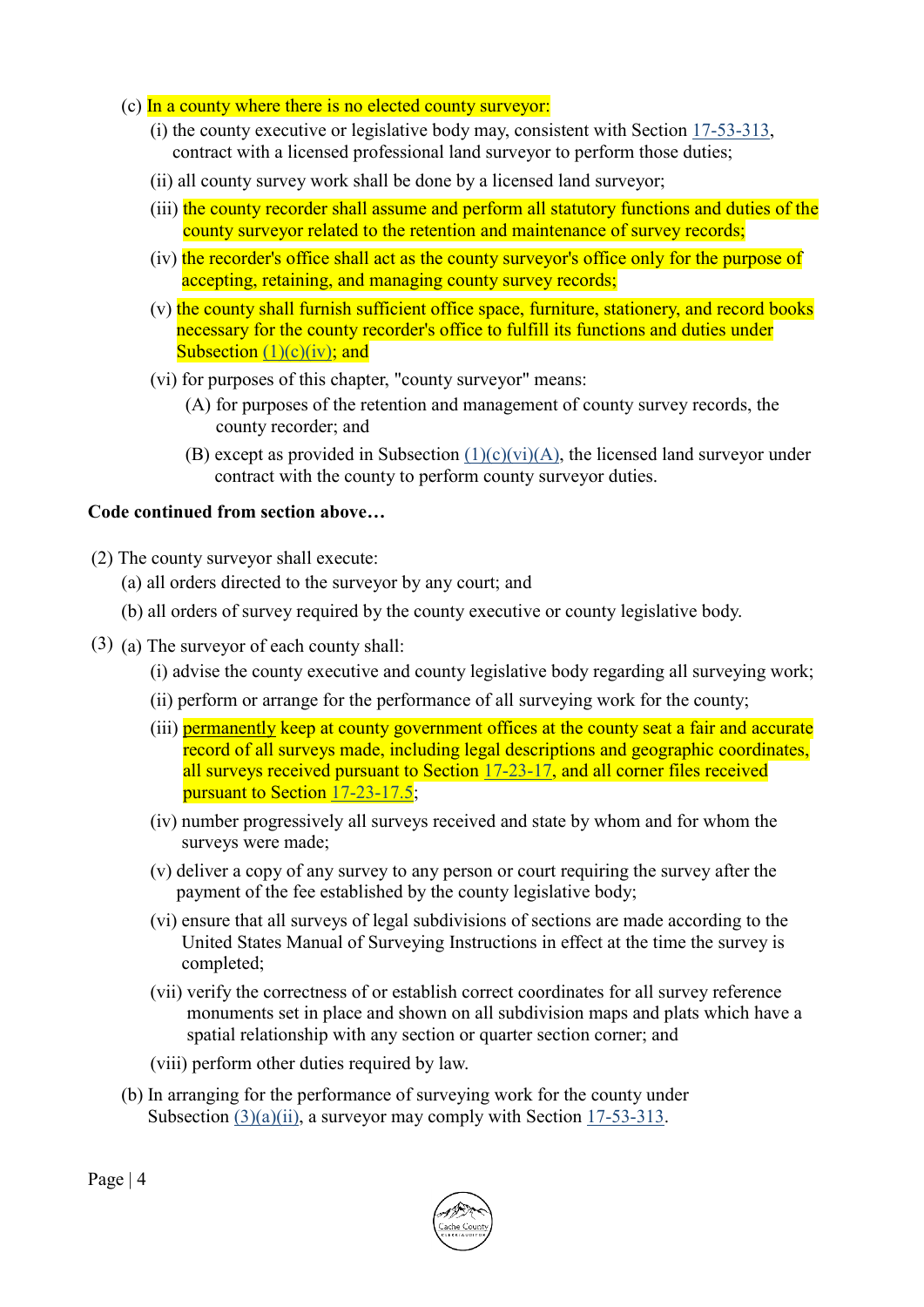- (4) (a) The county surveyor or his designee shall establish all corners of government surveys and reestablish all corners of government surveys where corners have been destroyed and where witness markers or other evidences of the government corners remain so that the corners established by government survey can be positively located.
	- (b) The corners shall be reestablished in the manner provided in Section [17-23-13](https://le.utah.gov/xcode/Title17/Chapter23/17-23-S13.html?v=C17-23-S13_1800010118000101) for establishing corners.
	- (c) The county surveyor shall keep a separate record of the established and reestablished corners of government surveys, giving the date and names of persons present and shall provide those records to his successor when he vacates his office.
	- (d) Established or reestablished corners shall be recognized as the legal and permanent corners.
- (5) The county executive or legislative body may direct the county surveyor or his staff to perform engineering and architectural work if the county surveyor or his staff is qualified and licensed to perform that work.

### **17-23-2. Office furnishings and supplies -- Filing and indexing fees -- Records remain county property.**

- (1) The county shall furnish an office, furniture, and all stationery and record books necessary for the surveyor's office.
- (2) The county legislative body, by ordinance or resolution, may establish the fee to be collected by the county for filing and indexing a map of a survey. Fees for filing of maps under Section [17-](https://le.utah.gov/xcode/Title17/Chapter23/17-23-S17.html?v=C17-23-S17_2016051020160510) [23-17](https://le.utah.gov/xcode/Title17/Chapter23/17-23-S17.html?v=C17-23-S17_2016051020160510) shall be governed by Section [17-23-19.](https://le.utah.gov/xcode/Title17/Chapter23/17-23-S19.html?v=C17-23-S19_2014040320140513)
- (3) All records, maps, plats, profiles, calculations, and field notes of all surveys made by the county surveyor in an official capacity during the surveyor's term of office, or by persons designated by the surveyor to do survey work on behalf of the county, or maps of a survey filed under Section [17-23-17,](https://le.utah.gov/xcode/Title17/Chapter23/17-23-S17.html?v=C17-23-S17_2016051020160510) shall be the property of the county, open to the inspection of any person, and shall be delivered by the surveyor to a successor in office.

# **Appendix C**

### **Finding 3 -- Multiple departments are currently handling record retention and publication duties.**

Auditor performed interview with Heidi Steed (Utah Local Government Records Specialist) and Rebecca Abbott (Records Manager of Davis County). Both recommended the use of a centralized record keeper for the county. Davis County currently has a Records manager with two additional staff that work within the clerk auditor's department to help coordinate the record keeping process across the entire county. Most other counties throughout the state have a designated non-elected employee who manages the record keeping process. This allows for better control across departments and more consistency. In addition, having one centralized person allows for better accountability to ensure records across the county are handled according to the state rules and regulations.